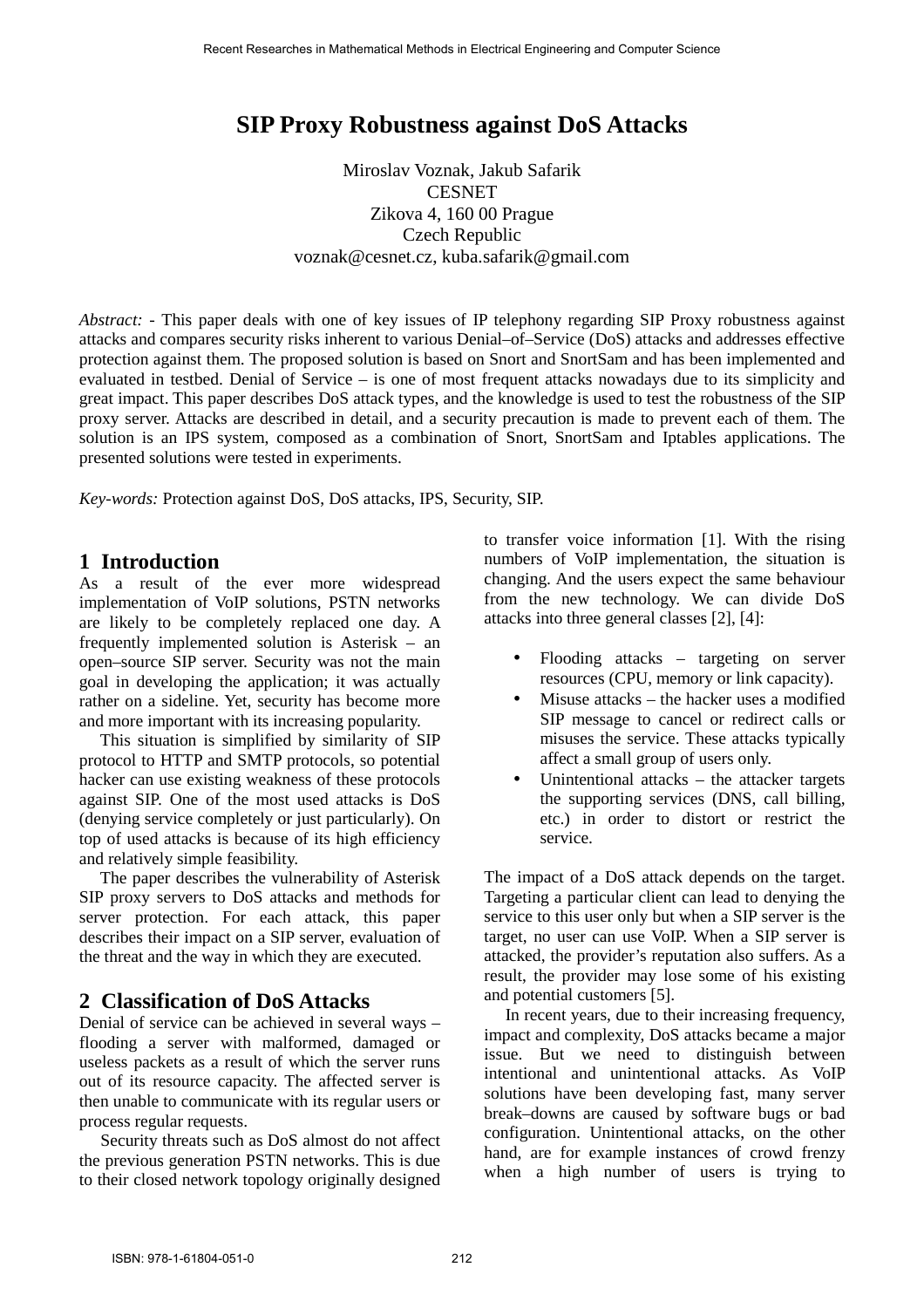communicate and the server cannot withstand such a high load (natural disasters, holidays, etc.). This state obviously passes very quickly, as more and more users are served by the server.

## **2.1 Memory depletion attacks**

When a server accepts a SIP message, it has to store small chunks of information. The time for which such information chunks are stored depends on the server mode – stateful or stateless. While the transaction is being performed, the information is kept in memory, and is deleted only once the transaction is closed or timed out. The most frequent attack is a TCP SYN flood attack. The server is flooded with packets with the SYN flag set. The server allocates the necessary resources and responds with packets with SYN+ACK flags. The attacker keeps on sending new packets with SYN flags, and does not respond to packets sent by the server. The server then quickly depletes all memory resources for a new TCP connection and starts refusing regular requests.

 Another example of this type of attack is to send highly fragmented packets with certain parts intentionally omitted. The server attempts to request the missing parts and stores the received packets in memory. The useless information is then stored on the server until it is timed out.

# **2.2 CPU depletion**

Another way to effectively limit the server's ability to process regular requests is CPU depletion. A higher load may be caused by a higher number of requests received or by receiving requests requiring additional complex calculations. The server can become flooded with ICMP packets but sending malformed REGISTER messages creates the same effect with a significantly smaller number of messages.

 This is due to the fact that messages are analysed after the server receives them. Even if the server is capable to process hundreds of regular messages, it can be easily forced to perform different calculations using malformed messages with bogus or invalid data or sent from nonexistent user accounts.

 Paradoxically, enabled authentication on a server can trigger off more challenging operations, which makes it easier to deplete CPU resources. When a server uses certificates, the attacker may send a message with an invalid certificate. In the end, the server discovers that this certificate is invalid but the processing of the message had already consumed much of server resources.

# **2.3 Bandwidth depletion attacks**

This type of attack does not consume resources of the physical server but rather the capacity of the link connecting the server to the network. When the link is not able to transfer regular packets, these are discarded before they can reach the SIP server. This is why it is not possible to distinguish between regular and malicious packets. Using the UDP protocol to transmit SIP messages makes the situation even worst. For obvious reasons, attackers use the stateless UDP protocol with the maximum packet size.

### **2.4 Misuse attacks and attacks on SIP features**

In general, attacks of this type need only a small number of packets to achieve DoS. They use the weaknesses of the target to their benefit. We can divide these attacks into three subgroups: attacks against the operating system, implementation of TCP/IP stack and attacks using the SIP protocol. Below, we describe the attacks using the SIP protocol.

 This attack attempts to deny the users the access to VoIP, i.e. users are the victims of these attacks. This attack does not necessarily affect all users. But from the provider's point of view, this attack is much more dangerous than the above described attacks. In order to be able to carry out this type of attack, the hacker has to be able to capture the network traffic, modify SIP messages or to disguise himself as a different user.

 In the case of BYE attacks, one of the parties is convinced that the call was terminated. The attacker uses data captured from the SIP headers to create malicious BYE messages. CANCEL attacks are similar, except that they affect the calls before they are connected. The attacker sends a malicious

CANCEL message, using the same sequential number as the INVITE message. Using the same sequential number causes that the malicious message does not have to be authenticated provided it arrives before the final answer from the legitimate user.

 The only protection against these attacks is to ensure an encrypted transfer of SIP messages.

# **2.5 Amplification attack**

This is an instance of a distributed denial–of–service (DDoS) attack. The attacker sends packets to broadcast addresses in a specific sub–network with a spoofed source address (victim's IP address). The packet is delivered to all hosts in the sub–network and they respond back to the spoofed address.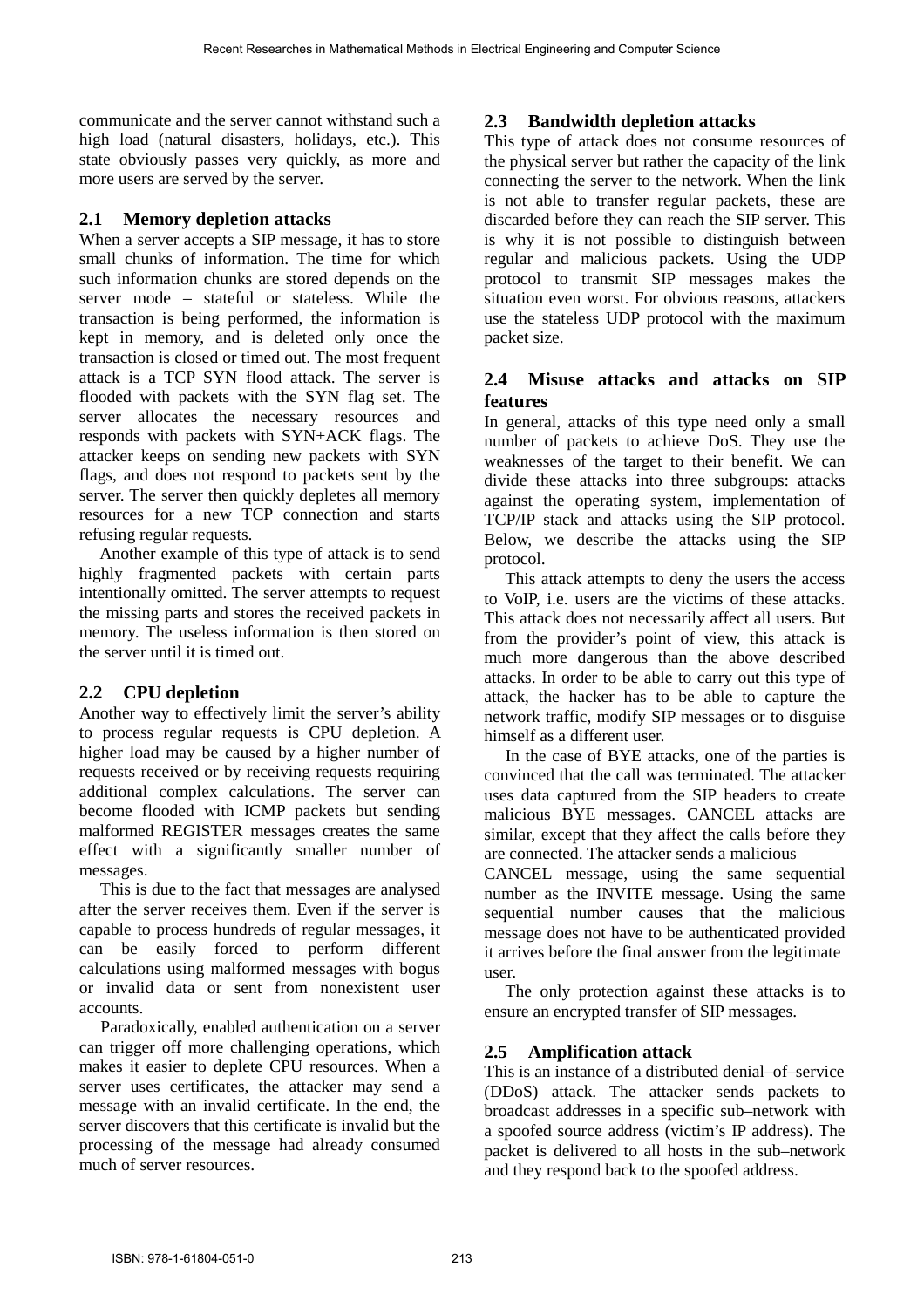The attacker does not need to infiltrate other hosts, he only uses them. Smurf attack and Fraggle attack are examples of this type of DDoS attack.

# **3 Technology Used**

There are many possible ways to secure against DoS attacks. Due to features, performance and abilities of embedded systems; we choose to run the SIP server on this device. The protection mechanism should be a part of this solution. Attacks against the embedded systems are more dangerous due to their relatively lower performance which makes the attacks more efficient. We chose an IPS system, consisting of three applications.

## **3.1 Snort**

The core of the entire IPS solution is IDS system Snort which detects malicious activity in the network [3]. The detection is based on signatures or detection of anomalies. The whole IDS system is modular, consisting of the following components:

- Packet decoder Captures packets from network interfaces, prepare them to pre– processing.
- Pre–processor Prepares or modifies packets before
- the processing (packet defragmentation, URI decoding, reassembling TCP streams, . . . ).
- Detection engine Responsible for attack detection.
- Logging and alerting system  $-$  Depending on detection engine, the packet may be used to log activity or generate an alert.
- Output modules Or plugins, for adding another features.

### **3.2 SnortSam**

This application operates on the client–server model. It allows Snort to dynamically intervene into IPtables rules. To ensure its proper operation, we need to first upgrade our Snort installation with a SnortSam plugin.

 The user communicates with the Snort's sensor, sends commands to the server (where incident has been detected). The server listens on port 898, applying information from clients to IPtables rules. SnortSam messages are transferred as encrypted. A whitelist of non–blockable IP addresses is also available.

 The detected traffic is then blocked for some time. Once the attack is over and timed out, the blocked IP is allowed to communicate again. Thus, only malicious traffic that poses a threat to our server is blocked.

# **3.3 IPtables**

An open–source firewall for Linux–based operation systems. It is used to block malicious traffic on a server.

# **4 Results**

We created a testing topology to measure DoS effectiveness and for further testing. It consists of SIP proxy server, hacker's PC and some endpoint devices. SIP proxy runs the Asterisk application, and the operation system implemented is Linux for servers – Ubuntu 10.04 LTS.

 The malicious tools applied by hackers with the same OS as the SIP server are as follows [6]-[9]:

- Sipp (in repository named as sip–tester)
- inviteflood
- udpflood
- $\bullet$  flood?
- juno

# **4.1 Attacks on server CPU using sipp**

The Sipp programme is primarily used to simulate calls and to carry out SIP proxy stress tests. But with a simple upgrade of the call scenarios, it can make malicious calls on SIP proxy. These calls are intended to overload server's CPU. Figure 1 shows the impact of these attacks on the server. The attack scenario applied was the same for each attack. Sending malicious packets started in 10 s and continued for 60 s. Another 30 s shows the time for which the server is still inhibited by the attack.



Figure 1: The impact of different attack message types on a server's CPU load.

To enable the comparison of the efficiency of individual malicious SIP messages, the messages had been sent to the SIP server with the same rate (250 messages per second). Clearly, the most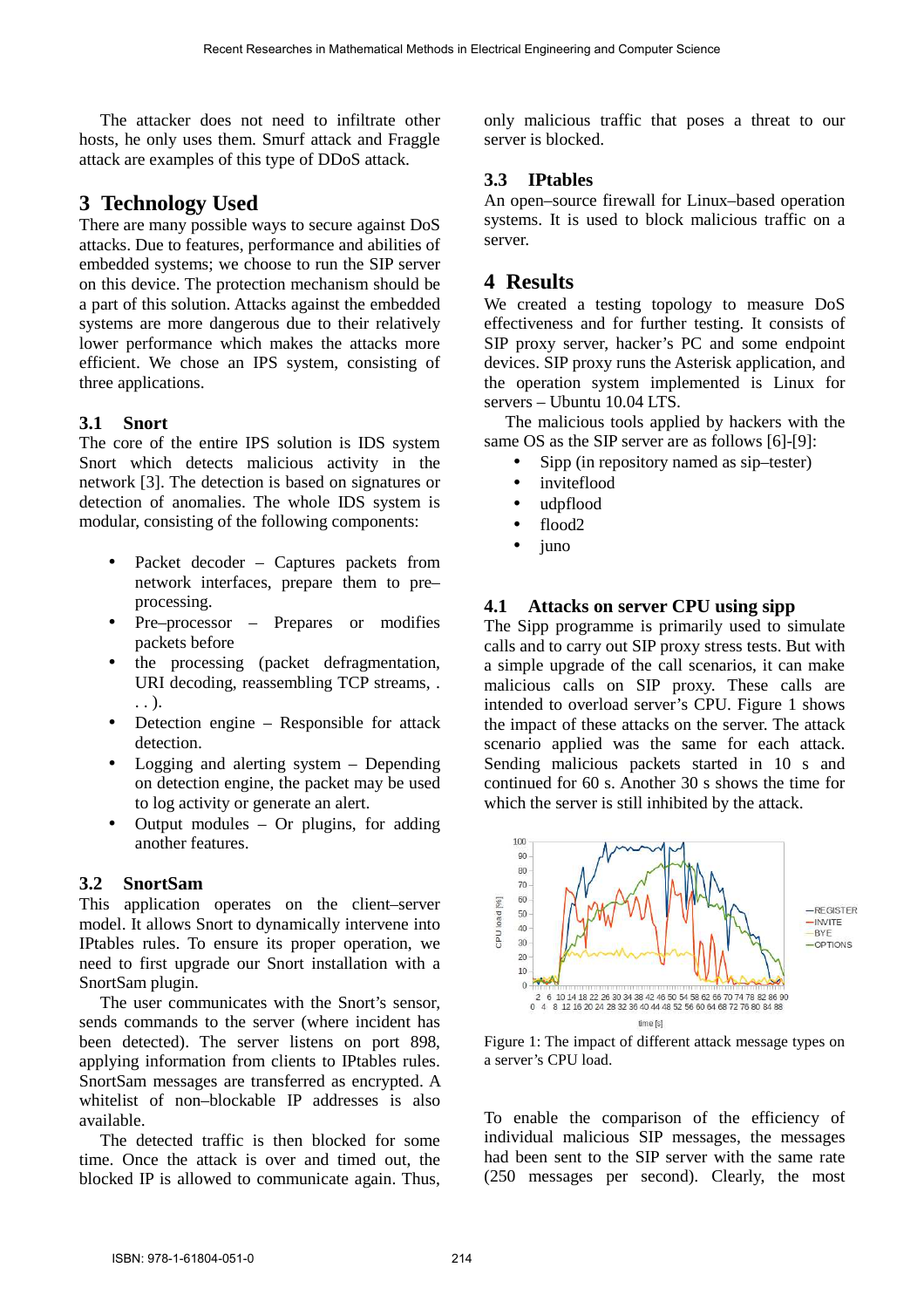effective SIP messages to attack a SIP server are REGISTER and OPTIONS. In the first case, the endpoint could not register or make calls, though running calls was not affected (the RTP stream only between endpoints). OPTIONS flood caused merely a delay in request processing, yet the situation deteriorated as the attack continued. In the end, not a single endpoint was able to register or make calls. The relatively long time necessary for the server to recover (in both cases) was rather surprising.

 The delay in connection was evident in the attack performed by means of INVITE messages. Some calls failed to be connected at all. The attack was performed by a non–existing source user.

 Attacks performed by means of BYE, CANCEL and ACK messages returned almost the same results (the figure illustrates only the attack by means of the BYE message). During the attack, no call or registration was affected. BYE and CANCEL were not sent to end a particular call.

 Security precautions against all these attacks include Snort rules tracking the number of messages sent to the SIP server from a particular source address. Where the limit for messages was exceeded, the blocking rule was activated on the firewall. The CPU load with the activated IPS system was about 9% during these attacks (fig. 2).



Figure 2: The impact of an attack with (SSI) and without the protection.

The attacker could be sending all the above mentioned malicious messages at a higher rate. In this way each malicious message can consume up to 100% of the server's CPU. Just to compare, the INVITE messages need 10 times higher rate than the REGISTER messages to consume a similar load of the affected machines CPU. The INVITE messages can also send the inviteflood application and create a situation very similar to the flooding with UDP packets (the same is true for any attack with a high rate of packets sent).

#### **4.2 Link flooding attacks**

Unlike the above mentioned attacks, udpflood only floods the target destination with useless UDP packets. These packets contain a sequence from 1 to 9, followed by zeros. The packet size is 1400 bytes, and the tool can spoof the source address. The CPU load is very low during the attack but all communication with the server is blocked due to a high volume of traffic. Blocking the traffic on server's interface is useless as the link would still be flooded. There is no efficient protection to be applied on the server, it is only possible to eliminate the impact of such an attack.

#### **4.3 TCP SYN flood attack**

The last type of attack against SIP proxy tested was to flood it with TCP SYN flag set packets. We used flood2 and juno applications. The Juno tool is especially dangerous as it can be easily upgraded to spoof the source address and ports.

 When the attack was launched, the connection with the server was lost almost instantly. Detecting this attack is simple but surprisingly useless. Even with an active firewall rule, Snort still analyzes the malicious traffic and the server's CPU load approaches 100%.

#### **4.4 Assessment of results**

The performed tests clearly indicate that SIP proxy is rather vulnerable to DoS attacks. As the server runs on a limited physical machine, only very basic protection mechanisms against certain DoS attacks can be implemented. This system consists of the following applications: Snort, SnortSam and Iptables. The tests proved that the analysis of the server's traffic does not significantly affect server's performance (except for TCP SYN flood attack).

 The most dangerous attacks include flooding with REGISTER, INVITE and OPTIONS messages, link bandwidth depletion using udpflood and TCP SYN flood attack. The attacks using malicious ACK, BYE or CANCEL messages are harmless at lower rates, with the same impact as udpflood at higher rates. No effective protection to be applied directly on the server exists against certain attacks. In this case, a more secure network topology is the only solution (Figure 3).

 The main change in this topology is the inclusion of a demilitarized zone (DMZ). It is located between two firewalls (inner and outer). The purpose of this zone is to separate the safe inner part from the rather dangerous outer part of the network. Both firewalls run SnortSam agents so rules can be dynamically applied on both machines.